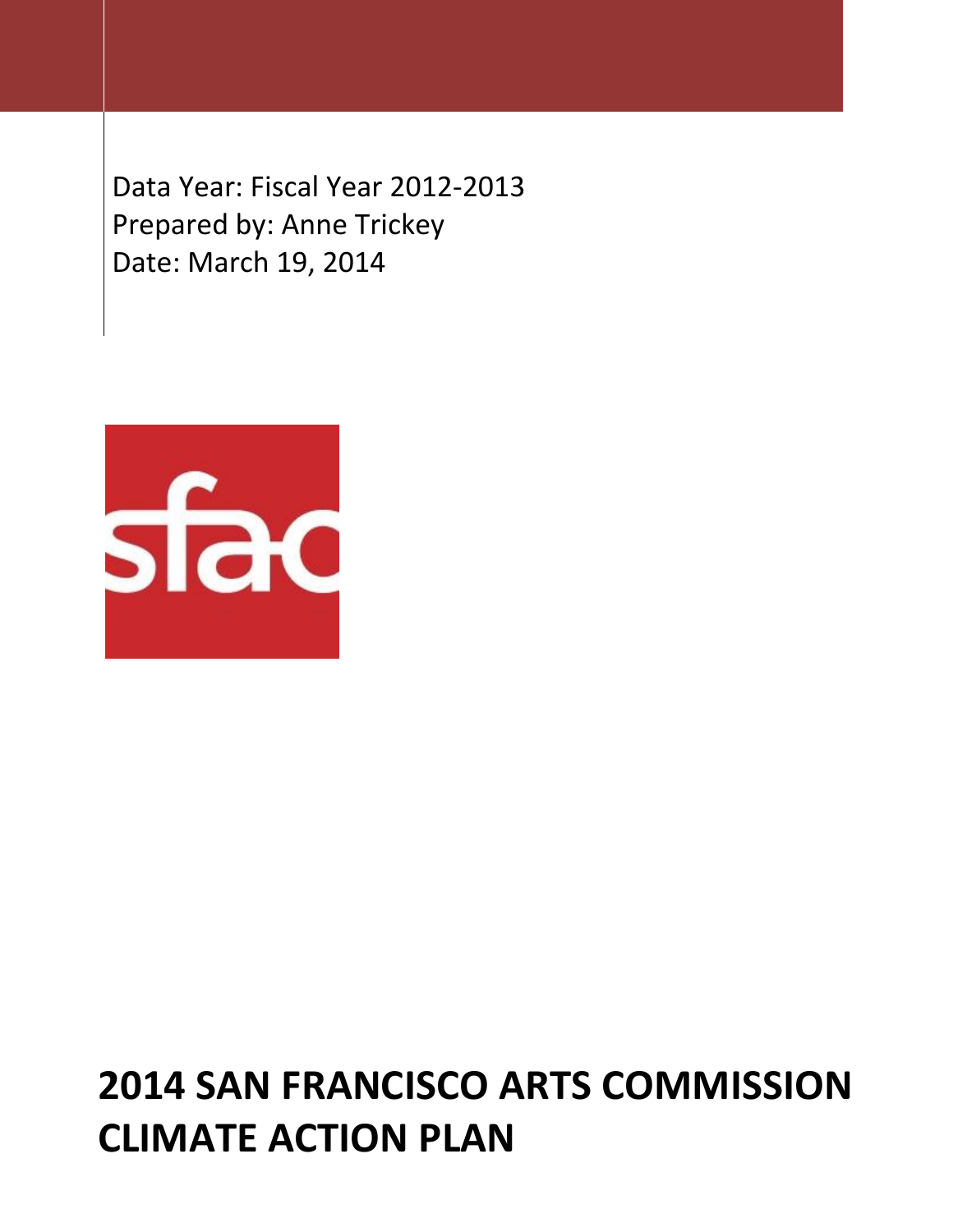# TABLE OF CONTENTS

## **[1. INTRODUCTION](#page-1-0) 1**

I

| 2. DEPARTMENTAL PROFILE                                                              | $\mathbf{1}$   |   |
|--------------------------------------------------------------------------------------|----------------|---|
| 2a. Departmental Mission                                                             |                | 1 |
| 2b. Departmental Budget                                                              |                | 1 |
| 2c. Number of Employees                                                              |                | 1 |
| 2d. Facilities                                                                       |                | 1 |
| 2e. Vehicles                                                                         |                | 2 |
| 2f. Departmental Contact Information                                                 |                | 2 |
| 2g. Other Sustainability or Environmental Plan                                       |                | 2 |
| 3. TOTAL ENERGY CONSUMPTION AND CARBON FOOTPRINT                                     | $\overline{2}$ |   |
| 3a. Facilities List Verification Statement                                           |                | 3 |
| 3b. Fiscal Year 2012-2013 Facilities Energy Consumption and Carbon Emissions         |                | 4 |
| 3c. 5-Year Historical Analysis of Facilities Energy Consumption and Carbon Emissions |                | 4 |
| <b>4. EFFORTS IN FACILITIES ENERGY REDUCTION</b>                                     | 5              |   |
| 4a. Energy Efficiency & Retrofit Projects                                            |                | 5 |
| 4b. Energy Benchmarking & Compliance with the Energy Performance Ordinance           |                | 5 |
| 4c. Compliance with the Commercial Lighting Efficiency Ordinance                     |                | 5 |
| 4d. Information Technology                                                           |                | 5 |
| 4e. Renewable Energy                                                                 |                | 6 |
| 4f. Green Building                                                                   |                | 6 |
| <b>5. EFFORTS IN WATER USE REDUCTION</b>                                             | $\overline{7}$ |   |
| 5a. Water Data Verification Statement                                                |                | 7 |
| 5b. Fiscal Year 2012-2013 Water Consumption and Wastewater Discharge                 |                | 7 |
| 5c. 4-Year Historical Analysis of Water Consumption and Wastewater Discharge         |                | 7 |
| 5d. Water Conservation                                                               |                | 7 |
| <b>6. EFFORTS IN VEHICLE FUEL REDUCTION</b>                                          | $\overline{7}$ |   |
| 6a. Compliance with the Healthy Air and Clean Transportation Ordinance               |                | 7 |
| 6b. Transit First Campaign                                                           |                | 8 |
| <b>7. OTHER SUSTAINABLE PRACTICES</b>                                                | 9              |   |
| 7a. Zero Waste                                                                       |                | 9 |
| 7b. Carbon Sequestration / Urban Forest                                              |                | 9 |
| 7c. Community Wide Impact                                                            |                | 9 |
| 7d. Resiliency and Adaptation                                                        |                | 9 |
| 8. REPORT SUMMARY AND CLIMATE ACTION GOALS                                           | 9              |   |

<span id="page-1-0"></span>

| <b>APPENDICES</b>                    |  |
|--------------------------------------|--|
| <b>HACTO Submission Confirmation</b> |  |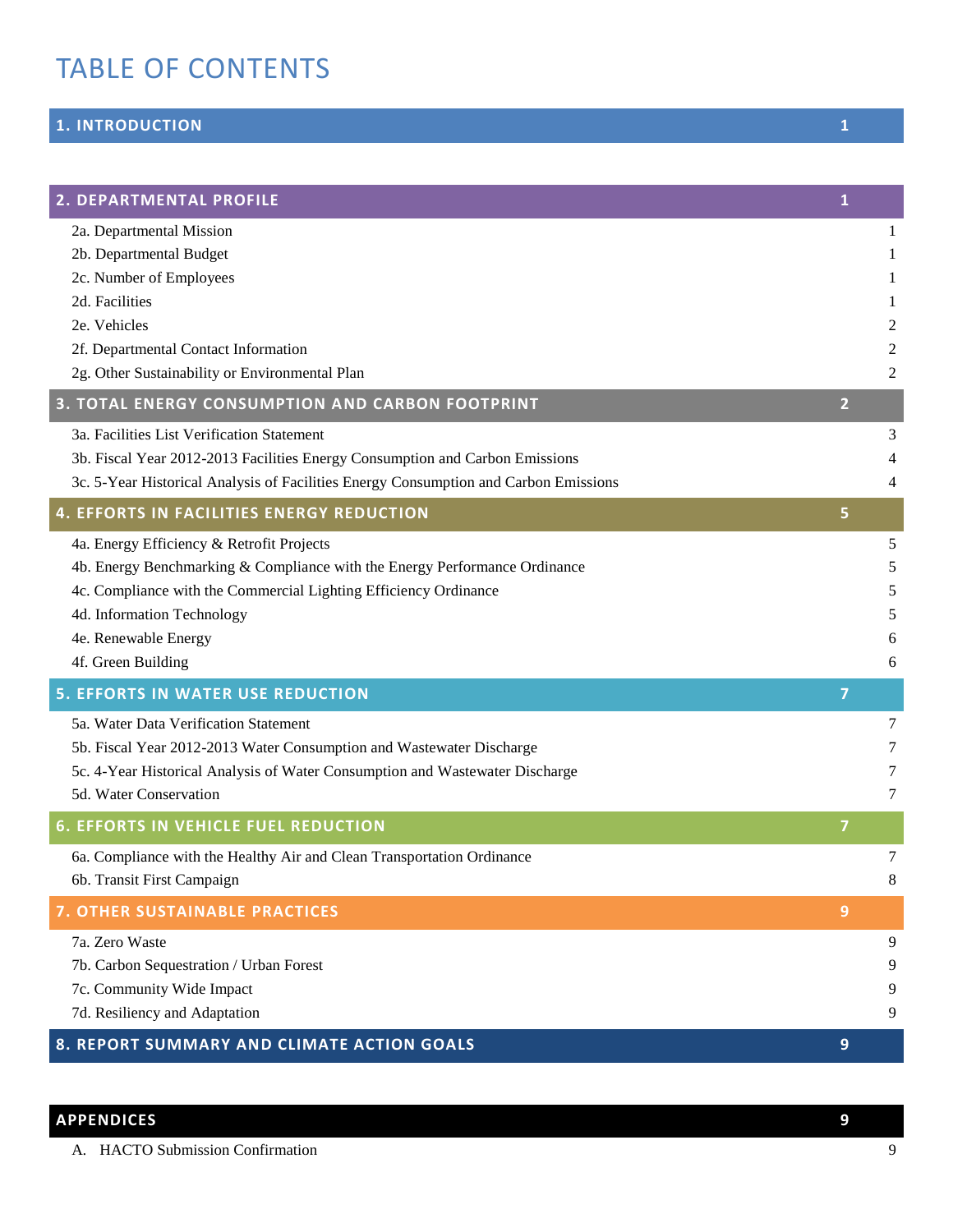#### **1. INTRODUCTION**

<span id="page-2-0"></span>The San Francisco Arts Commission is committed to the City and County of San Francisco's Climate Action Plan. While we are a small department housed in a city owned building, we do have four Cultural Center tenants who are partnering with us to better adhere to state and local standards on carbon emissions, energy consumption, water use and climate action goals. Our staff conducts business in the Civic Center area and we have storage and an installation site in two unoccupied buildings. The Arts Commission does not have a fleet of vehicles, manage cleaning, janitorial, or own the buildings where we conduct business and keep storage.

Electricity and natural gas are the highest contributors to our total carbon footprint. The Arts Commission plans to reduce the energy use and waste by continuing to inform our staff through discussion and posted reminders to recycle, compost, and turn off electronics when not in use. We also have required whenever possible that our staff to use public transit, CityCycle and the City Hall fleet of vehicles as commuting options, rather than driving their own cars.

For our Cultural Center tenants, we are still working on getting full data sets in order to set goals for the 2013-2014 fiscal year. However, we are committed to working with the PUC to provide complete and accurate data, so that we may better benchmark our progress. Our main goals for our Cultural Centers are to update water fixtures and educate tenants on conservation efforts.

#### <span id="page-2-1"></span>**2. DEPARTMENTAL PROFILE**

#### 2A. DEPARTMENTAL MISSION

The San Francisco Arts Commission is the city agency that champions the arts as essential to daily life by investing in a vibrant arts community, enlivening the urban environment and shaping innovative cultural policy.

#### <span id="page-2-2"></span>2B. DEPARTMENTAL BUDGET

<span id="page-2-3"></span>Fiscal Year 2013-2014 departmental budget:

\$14,150,397 AAO Users including CPC + \$10,127,991 PAP Estimate = \$24,278,388 total

#### 2C. NUMBER OF EMPLOYEES

<span id="page-2-4"></span>Number of FTE for Fiscal Year 2012-2013 = 34.5

#### 2D. FACILITIES

<span id="page-2-5"></span>The Arts Commission occupies two suites at the 25 Van Ness Avenue building at Van Ness and Market. We have one installation and storage facility on Grove Street and storage at Brooks Hall. We also have four physical Cultural Center tenants: The African American Art and Culture Complex, the Bayview Opera House, Mission Cultural Center for Latino Arts, and SOMArts.

Main Office: 25 Van Ness avenue suites 345 and 450 Administrative and oversight functions for our many programs, grants, and projects.

#### SFAC Window Display: 155 Grove Street

This unoccupied building has a curated storefront display that changes quarterly and storage.

Cultural Centers: Nonprofit organizations are tenants of the City and County of San Francisco. Their lease agreements and grant agreements are managed by the Arts Commission. The cultural center facilities control utilities independently.

- African American Art and Culture Complex: 762 Fulton Street Suite #300
- Bayview Opera House: 4705 Third Street
- Mission Cultural Center: 2868 Mission Street
- SOMArts Cultural Center: 934 Brannan St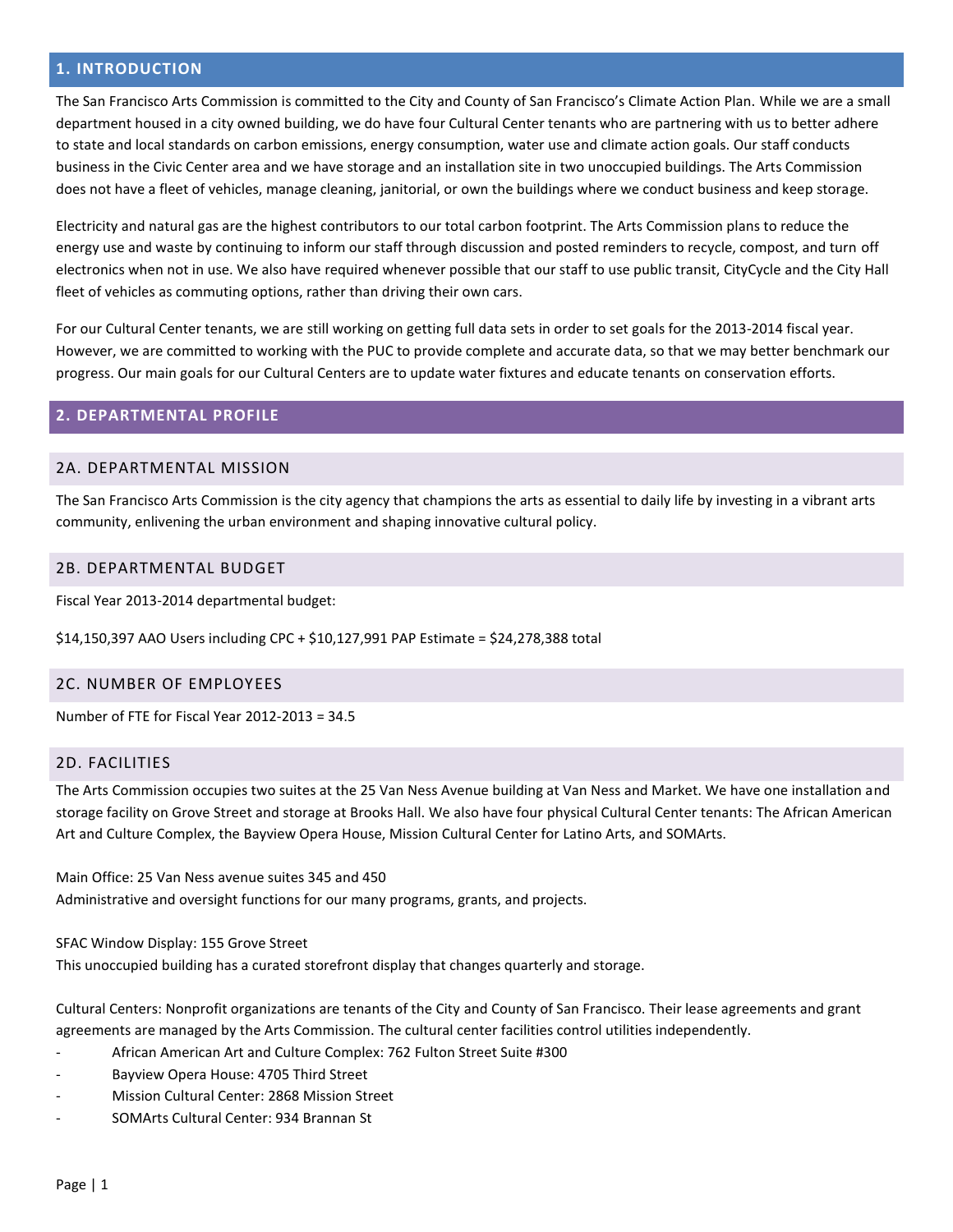#### 2E. VEHICLES

<span id="page-3-0"></span>The department has no vehicles.

#### 2F. DEPARTMENTAL CONTACT INFORMATION

<span id="page-3-1"></span>Climate Liaison/Zero Waste Coordinator/Green Purchaser/Water Conservation Contact, Anne Trickey, Office Manager

Cultural Center Contact, Robynn Takayama, Program Manager

#### 2G. OTHER SUSTAINABILITY OR ENVIRONMENTAL PLAN

<span id="page-3-2"></span>The Arts Commission does not have any other sustainability plans besides this climate action plan.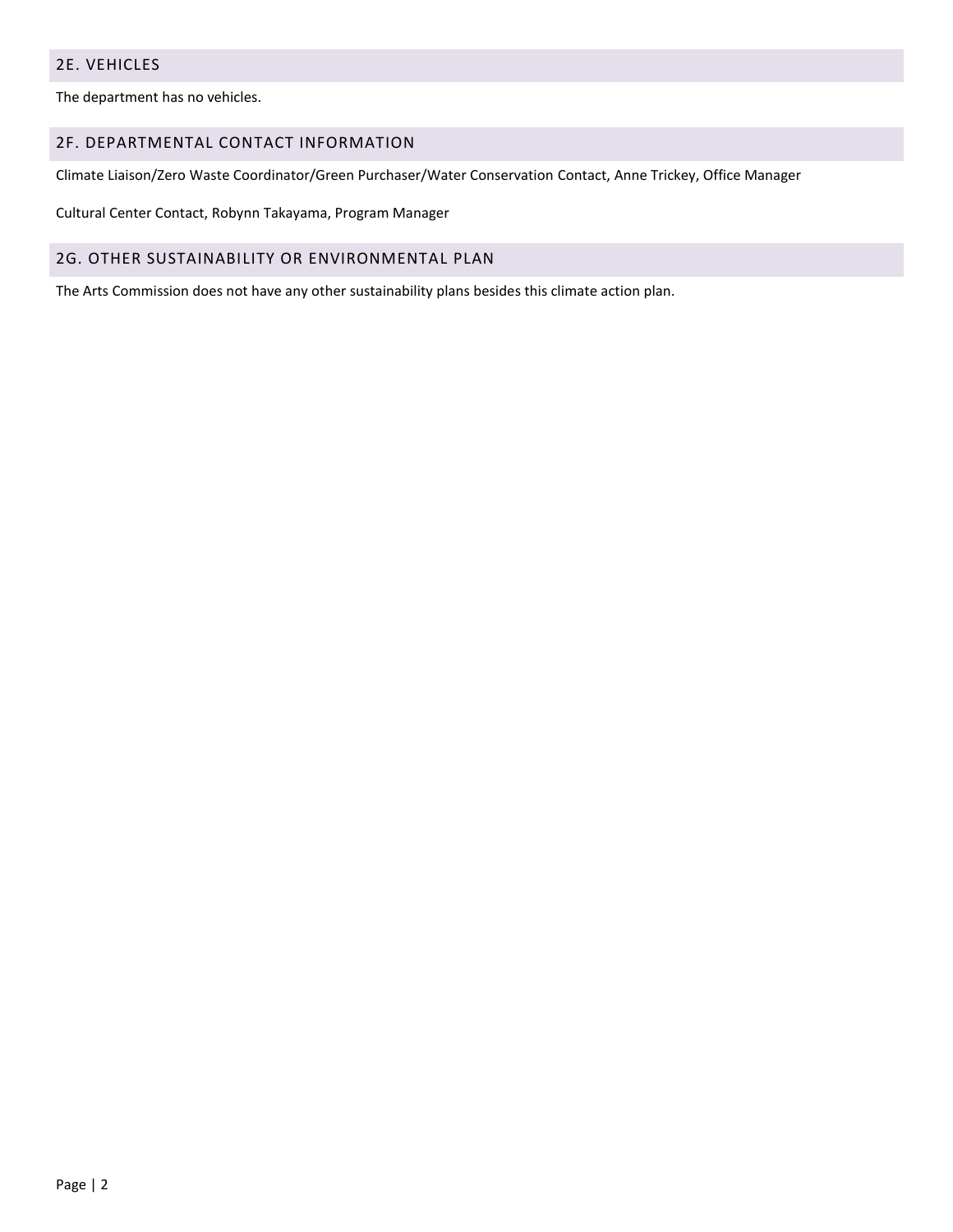#### **3. TOTAL ENERGY CONSUMPTION AND CARBON FOOTPRINT**

For Fiscal Year 2012-2013, the Arts Commission's total operational greenhouse gas (GHG) emissions was 59.7 metric tons of CO2. This is based on GHG emissions calculated from the department's consumption of facilities energy, which is described in the sections below. The five year summary of the Arts Commission's annual operational CO2 emissions is summarized in the table and chart below. A 5-year historical analysis is provided in detail in the sections below.

| FY 2008-2009 TO FY 2012-2013 ANNUAL DEPARTMENTAL CO2 EMISSIONS (MT) |              |              |              |              |              |
|---------------------------------------------------------------------|--------------|--------------|--------------|--------------|--------------|
|                                                                     | FY 2008-2009 | FY 2009-2010 | FY 2010-2011 | FY 2011-2012 | FY 2012-2013 |
| Total CO2 (mt)                                                      | 47.71        | 55.98        | 48.48        | 81.41        | 59.70        |

<span id="page-4-0"></span>

While our emissions have remained somewhat constant, the largest increase in emissions was recorded in 2011-2012. This was the year that the SFPUC used federal stimulus money for an energy retrofit program at our Cultural Centers. At Mission Cultural Center for Latino Arts (MCCLA), the SFPUC made repairs and overhauled the building's antiquated and dysfunctional heating, vitalization and air conditioning (HVAC) system. This resulted in the natural gas usage going up, because the heating could finally be used. Emissions subsequently went down in 2012-2013 due to the tenant's realization of actual HVAC cost. The zero emissions electricity provided by SFPUC starting in 2011 has also made an effect on our overall output. Efforts in facilities energy and fuel reduction are outlined in the sections below.

### 3A. FACILITIES LIST VERIFICATION STATEMENT

<span id="page-4-1"></span>The list of facilities used by the Department of the Environment to calculate the FY 2012- 2013 Departmental carbon footprint has been verified by the Arts Commission to be accurate and complete. Recently, we re-evaluated our square footage use in Brook's Hall, which makes this report more accurate than previous years. The Bayview Opera House just broke ground for new construction and will re-open in 2015, this will affect our 2013-2014 and 2014-2015 numbers. The Arts Commission will also be moving from 25 Van Ness to the Veteran's Memorial building in 2015 and anticipates a larger consumption change then with the new LEED certified building.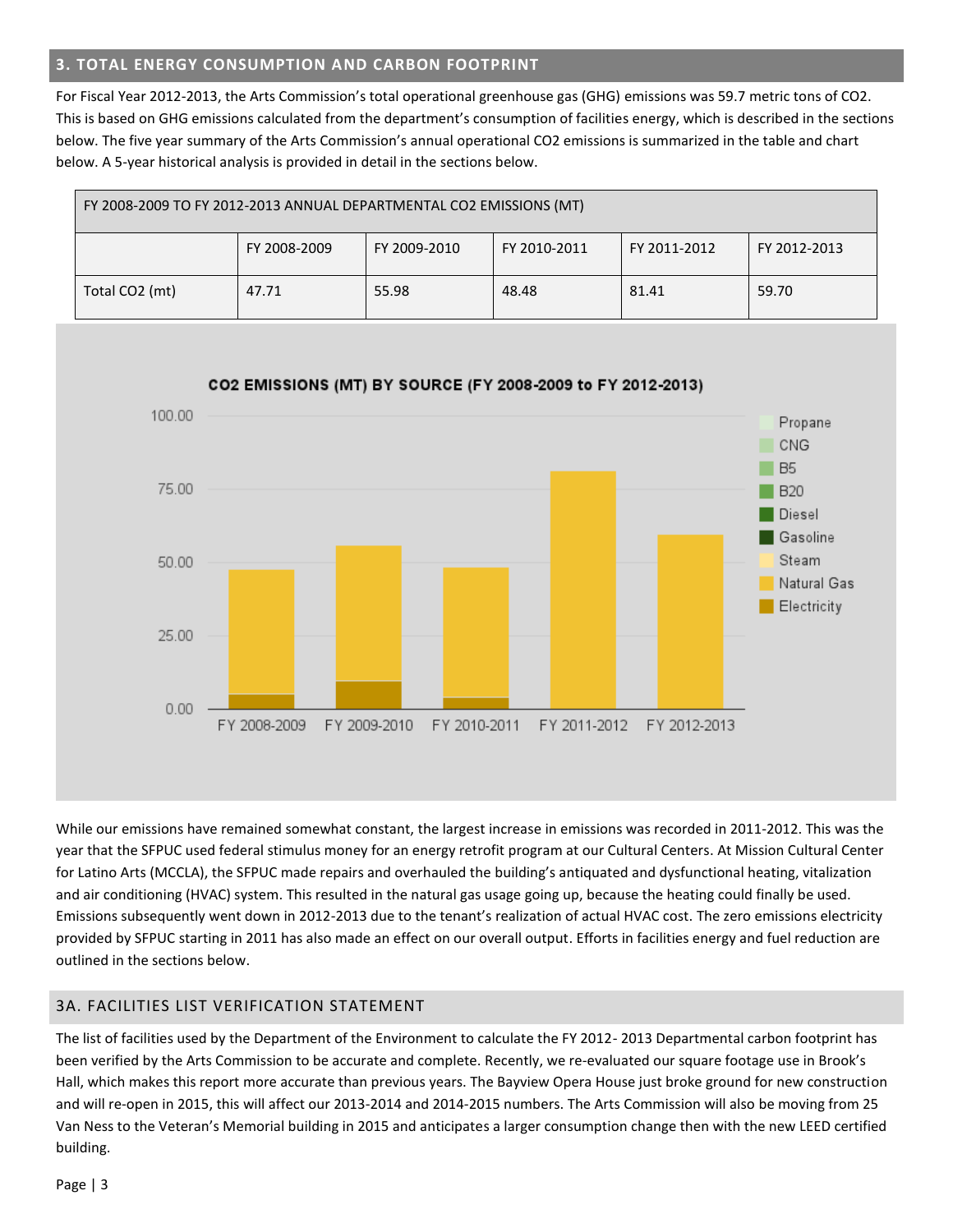#### 3B. FISCAL YEAR 2012-2013 FACILITIES ENERGY CONSUMPTION AND CARBON EMISSIONS

Total Facilities Electricity in Fiscal Year 2012-2013: 492,730 kWh consumed, O GHG, \$20,900. Total Facilities Natural Gas in Fiscal Year 2012-2013: 11,249 therms consumed, 59.70 metric tons CO2 Emissions, \$11,769.

None of the Arts Commission's facilities uses steam, although we anticipate a change when we move to the Veteran's Building.

As of December of 2013, all Cultural Center use and emissions should now be accurately reported.

#### <span id="page-5-0"></span>3C. 5-YEAR HISTORICAL ANALYSIS OF FACILITIES ENERGY CONSUMPTION AND CARBON EMISSIONS

The tables below summarize the Arts Commission's annual facilities energy consumption and associated GHG emissions for the past five fiscal years.

| FY 2008-2009 to FY 2012-2013 Departmental Facilities Energy Consumption                                  |         |         |         |         |         |
|----------------------------------------------------------------------------------------------------------|---------|---------|---------|---------|---------|
| Emission Source (Units):<br>FY 2008-2009<br>FY 2009-2010<br>FY 2010-2011<br>FY 2011-2012<br>FY 2012-2013 |         |         |         |         |         |
| Electricity (kWh)                                                                                        | 492,591 | 555,202 | 524,284 | 545,379 | 492,730 |
| Natural Gas (th)                                                                                         | 8,035   | 8,730   | 8,394   | 15,340  | 11,249  |
| Steam (lbs)                                                                                              | 0       | 0       | 0       | 0       | 0       |

| FY 2008-2009 to FY 2012-2013 CO2 Emissions from Facilities Energy |              |              |              |              |              |
|-------------------------------------------------------------------|--------------|--------------|--------------|--------------|--------------|
| Emission Source (mt):                                             | FY 2008-2009 | FY 2009-2010 | FY 2010-2011 | FY 2011-2012 | FY 2012-2013 |
| Electricity                                                       | 5.07         | 9.65         | 3.93         | $\mathbf{0}$ | $\mathbf 0$  |
| <b>Natural Gas</b>                                                | 42.64        | 46.33        | 44.55        | 81.41        | 59.70        |
| <b>Steam</b>                                                      | 0            | $\Omega$     | $\Omega$     | $\Omega$     | $\Omega$     |
| <b>Total Facilities Energy CO2</b><br>(mt)                        | 47.71        | 55.98        | 48.48        | 81.41        | 59.70        |

You can see the raise in Natural Gas for 2011-2012 as previously mentioned due to the new HVAC at MCCLA. Please refer to the section titled "Efforts in Facilities Energy Reduction" for details on reduction measures taken at the department.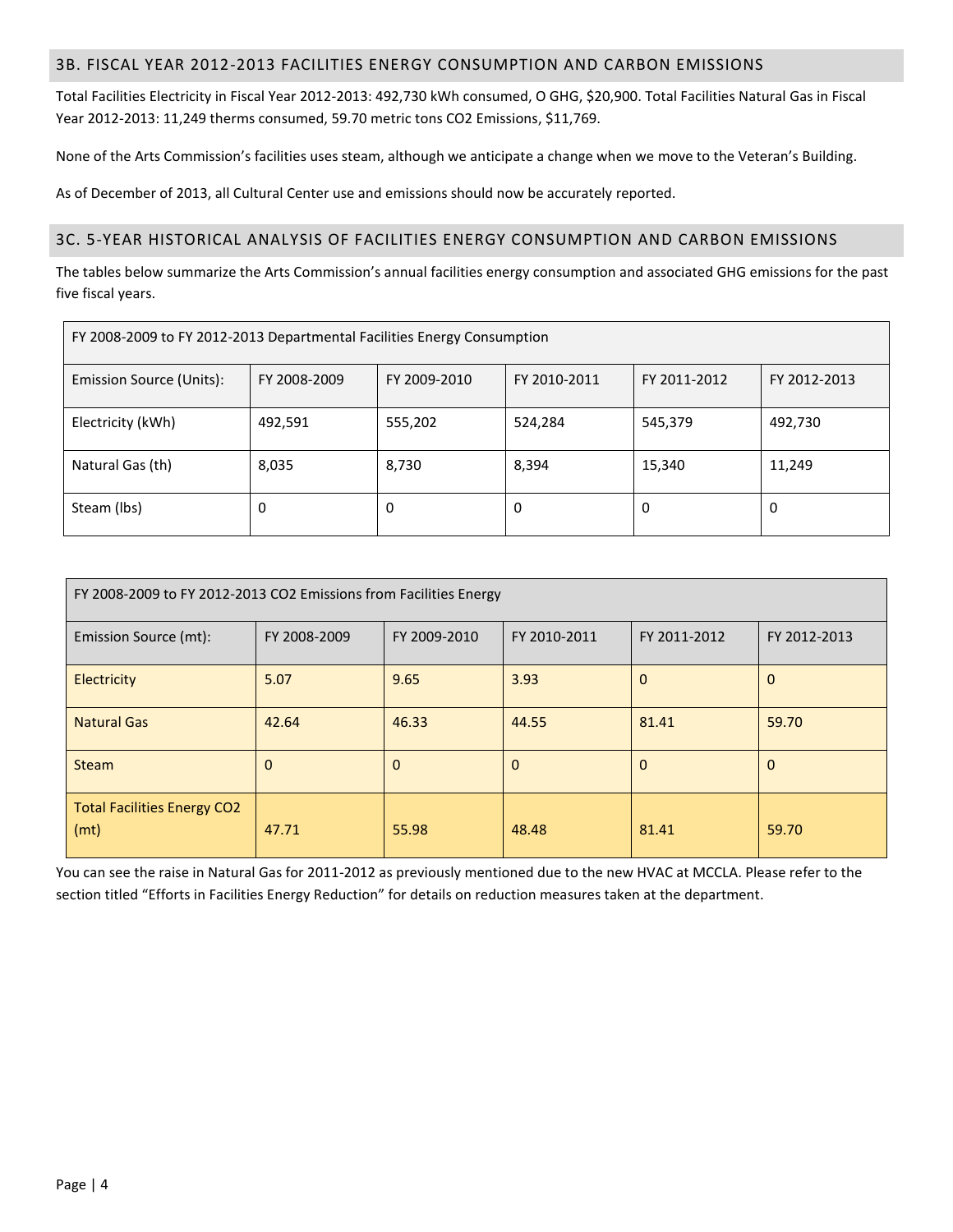### <span id="page-6-1"></span><span id="page-6-0"></span>4A. ENERGY EFFICIENCY & RETROFIT PROJECTS

<span id="page-6-2"></span>As previously mentioned, our Cultural Centers have been slowly renovated over the last few years. The Bayview Opera House is currently undergoing construction which will replace light fixtures, the HVAC system and water fixtures according to city ordinances and requirements. The other Cultural Centers are undergoing a survey of water fixtures for replacing per the Mayor's Executive Directive 14-01 on Water Use by City Departments. We hope to use city provided resources for fixture discounts, while the tenants will be responsible for purchasing out of their budgets.

#### 4B. ENERGY BENCHMARKING & COMPLIANCE WITH THE ENERGY PERFORMANCE ORDINANCE

In order to comply with the Existing Commercial Buildings Energy Performance Ordinance (Ord 17-11, SF Environment Code Chapter 20), the Arts Commission assisted the SFPUC in producing the 2011 Energy Benchmarking Report for San Francisco Municipal Buildings by:

- Verifying the department's list of facilities.
- Verifying the existing facility data for each location (such as year built, gross square footage, and building type).
- Providing updated occupancy data specific to the primary EPA ENERGY STAR building category (such as weekly operating hours, number of workers on main shift, and if applicable, additional information on the facility, subspaces, and parking areas).

The 2012 Energy Benchmarking Report is available a[t http://sfwater.org/modules/showdocument.aspx?documentid=4139](http://sfwater.org/modules/showdocument.aspx?documentid=4139)

The following 5 Arts Commission facilities were benchmarked:

| <b>Facility Type</b> | # of Facilities Benchmarked for<br><b>Department X per Facility Type</b> | Page Number(s) in<br><b>Benchmarking Report</b> |
|----------------------|--------------------------------------------------------------------------|-------------------------------------------------|
| Museums and Art      |                                                                          |                                                 |

<span id="page-6-3"></span>The Arts Commission reviewed the list of its facilities, which are sorted in the report by building type and listed in order of Energy Use Intensity (EUI)—the total annual energy use of the facility (in BTUs) divided by square feet of building area. The Arts Commission is currently investigating:

MCCLA and SOMArts use went up drastically, particularly MCCLA, because both received new HVAC units in. Since the tenants seen the cost of their energy consumption, they are participating in benchmarking and implementing conservation methods. MCCLA just received a new "Cool Roof" and are getting a set of recommendations from RED and the PUC for energy use in their space. It is the Arts Commission's goal that next year, SOMArts will participate in the same type of survey and recommendations.

The African American Art & Culture Complex also received a new HVAC system in 2011, but has been dropping their energy consumption over the years. The Bayview Opera House will receive their new HVAC system this year.

The Arts Commission Window Site/Gallery is being eliminated in 2015 and will no longer be on our building list.

#### 4C. COMPLIANCE WITH THE COMMERCIAL LIGHTING EFFICIENCY ORDINANCE

All buildings owned by the Arts Commission are compliant with the requirements outlined in the Commercial Lighting Efficiency Ordinance (SF Green Building Code).

#### <span id="page-6-4"></span>4D. INFORMATION TECHNOLOGY

Arts Commission staff have been notified of the need to conserve energy with their computer use. The Office Manager has plans to label machines by the end of this fiscal year. Staff have been notified to set their hibernation/standby mode after 20 minutes of inactivity and there will be a follow-up settings process with our IT staff. We are currently looking into virtualizing our servers and plan to have the project completed by our move date of July 1, 2015.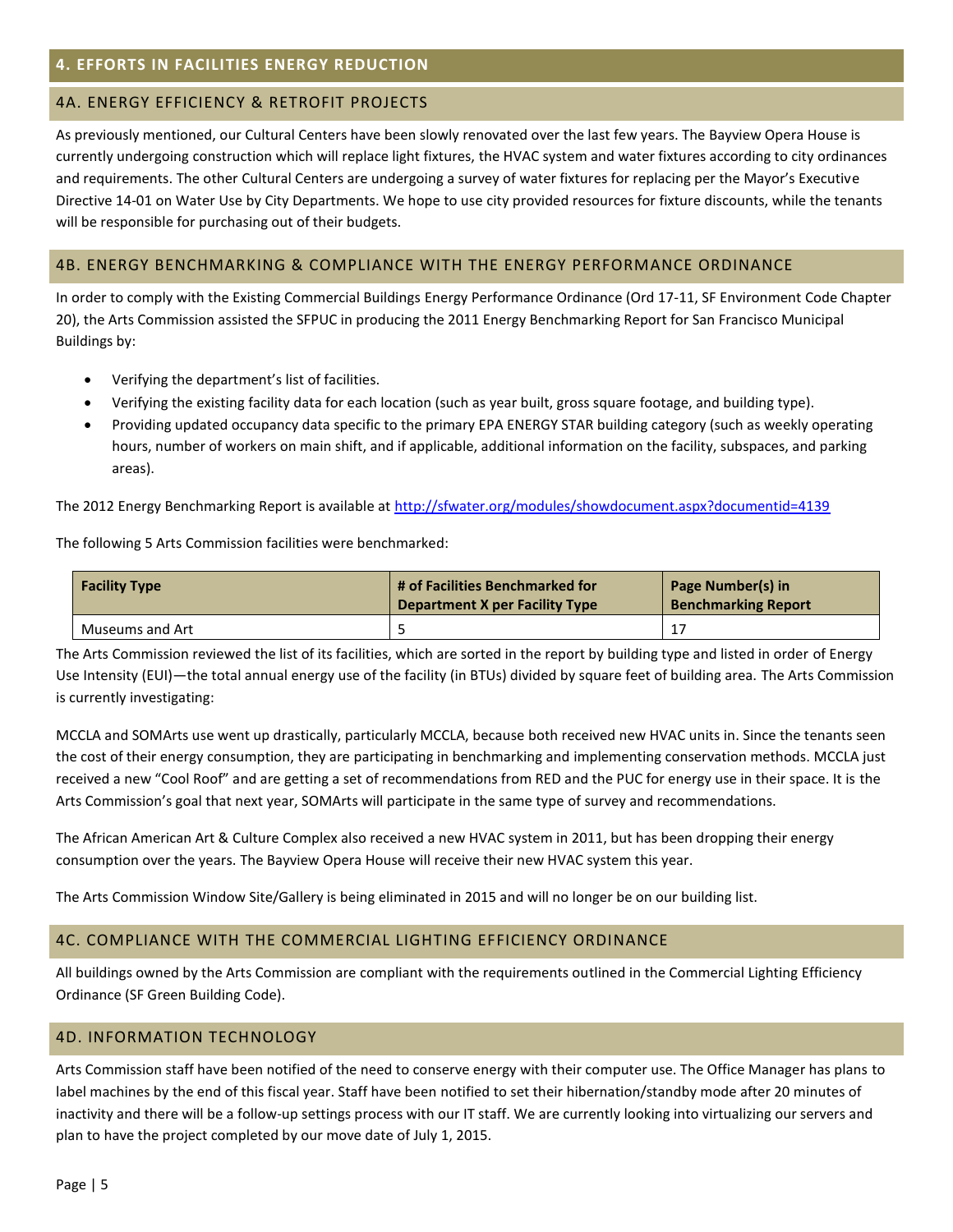#### <span id="page-7-0"></span>4E. RENEWABLE ENERGY

<span id="page-7-1"></span>The Arts Commission looks forward to working with RED regarding best practices in this area.

#### 4F. GREEN BUILDING

In partnership with RED, the Arts Commission renovated MCCLA to include a Cool Roof. We will be moving into the Veteran's Building in 2015 which plans to be LEED certified.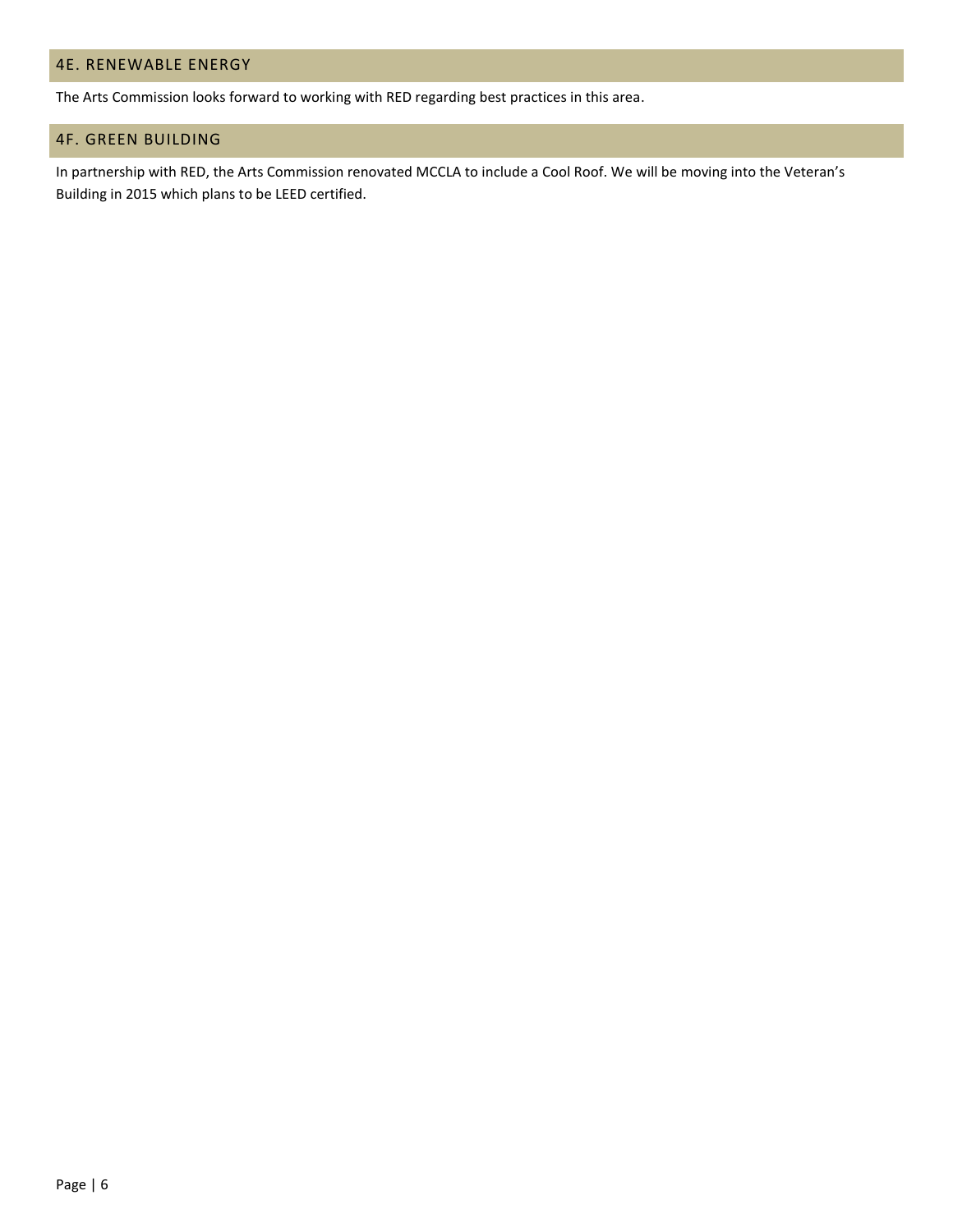#### <span id="page-8-1"></span><span id="page-8-0"></span>5A. WATER DATA VERIFICATION STATEMENT

The list of water accounts used by the Department of the Environment to calculate annual departmental water use has been verified by the Arts Commission to be complete.

#### <span id="page-8-2"></span>5B. FISCAL YEAR 2012-2013 WATER CONSUMPTION AND WASTEWATER DISCHARGE

The Arts Commission's FY2012-2013 Water Consumption: 94,531 Gallons

#### <span id="page-8-3"></span>5C. 4-YEAR HISTORICAL ANALYSIS OF WATER CONSUMPTION AND WASTEWATER DISCHARGE

Total water use for the Art's Commission has fluctuated since FY 2008-2009. This is due to both usage and tenant reporting. Due to the need for Cultural Center tenants to release information to us some of their historical data is not complete.

| FY 2008-2009 to FY 2012-2013 Annual Water Consumption and Wastewater Discharge |              |              |              |              |
|--------------------------------------------------------------------------------|--------------|--------------|--------------|--------------|
|                                                                                | FY 2009-2010 | FY 2010-2011 | FY 2011-2012 | FY 2012-2013 |
| Water (gal)                                                                    | 63,062       | 48,930       | 77,375       | 94,531       |
| Wastewater Discharge (gal)                                                     | 56,472       | 43,995       | 69,603       | 85,040       |

#### <span id="page-8-4"></span>5D. WATER CONSERVATION

In the first quarter of 2014, a water audit was conducted at all of the Cultural Centers. The Arts Commission plans to help our tenants replace current models with high-efficiency fixtures. We have posted signs regarding conservation in the public restroom at 25 Van Ness and sent information to all staff regarding personal and professional conservation.

#### <span id="page-8-5"></span>**6. EFFORTS IN VEHICLE FUEL REDUCTION**

#### <span id="page-8-6"></span>6A. COMPLIANCE WITH THE HEALTHY AIR AND CLEAN TRANSPORTATION ORDINANCE

<span id="page-8-7"></span>Healthy Air and Clean Transportation Ordinance (HACTO) is a mandate that all City employees and departments should use sustainable transportation such as public transit, walking, ridesharing or biking to minimize single-occupancy vehicle transportation as much as possible and, when it is not, to use green vehicles. To implement this ordinance, each department is required to develop a Transit First plan outlining how your department will implement the various sustainable options to reduce vehicle usage and a Transit First report on implementation. For departments that manage their own fleet of vehicles, fleet size must be reduced by 5% annually.

The Arts Commission is compliant with this year's Healthy Air and Clean Transportation Ordinance requirements, and the "HACTO Submission Forms – FY 1314" is attached as [Appendix A](#page-10-6) to this document.

In order to comply with the Healthy Air and Clean Transportation Ordinance, the Arts Commission reported on the successes of its Transit First programs and plans for improvement and growth.

The Arts Commission encourages employees to walk or use transit for meetings. Most employees walk. This year, we will begin to offer Muni tokens to make the use of public transit easy. Employees are also encouraged to access the City Hall CityCycle bikes, as well as a CityCycle bike which is housed at the Arts Commission.

The Arts Commission encourages employees to commute sustainably to work by offering secure bike-parking and promoting participation in the Pre-Tax Commuter Benefits Program. This year, we will be promoting the rideshare match program as well as providing an agency CityCarShare account for those who need to use vehicles for meetings not near public transit or late night meetings in outlying communities.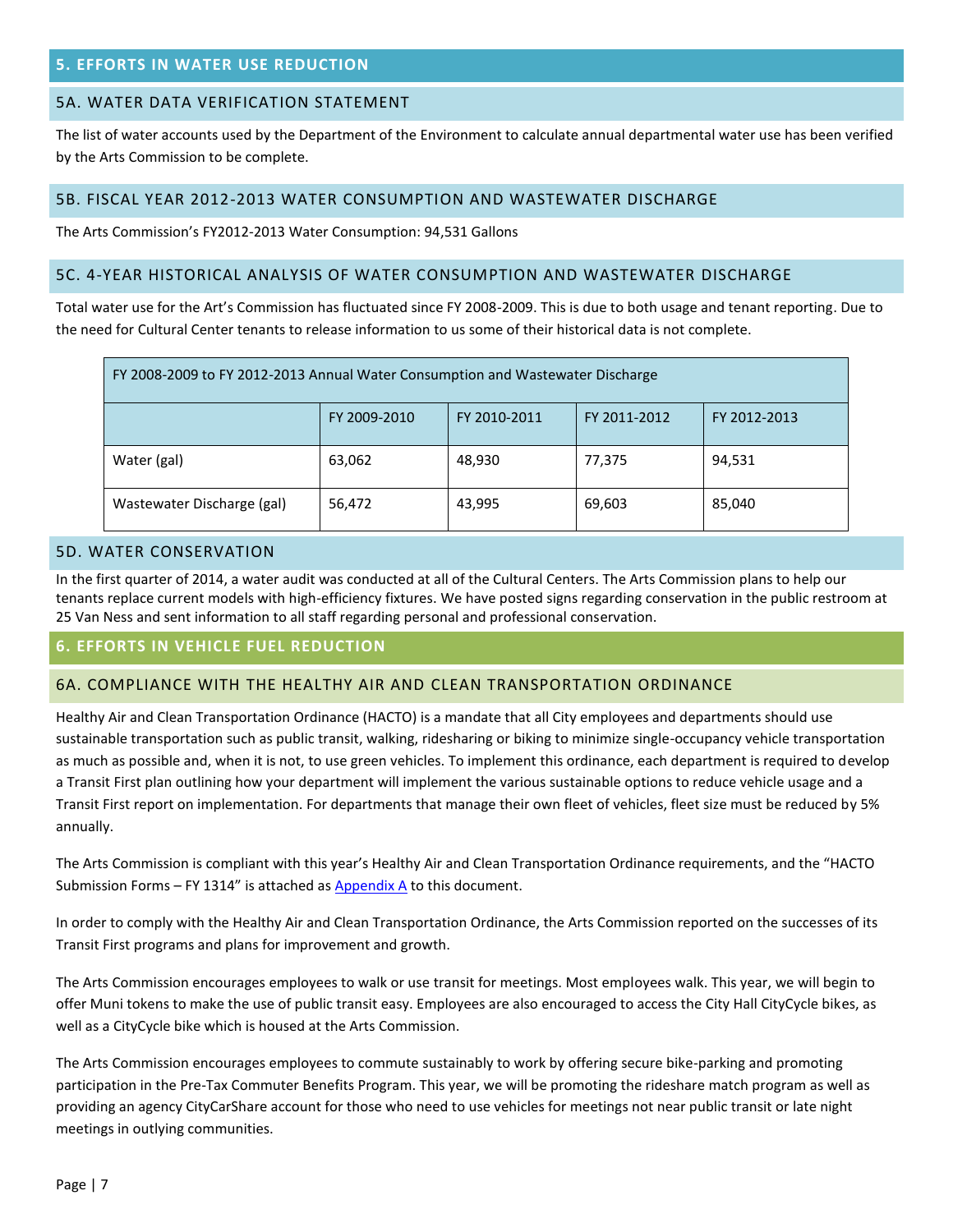#### 6B. TRANSIT FIRST CAMPAIGN

This year, city departments implemented Transit First campaigns to educate employees about their Transit First options. The Arts Commission reviewed the results of the 2012 CCSF Transportation Survey and noted that many employees use public transportation or private vehicles for work-related trips. The Arts Commission has encouraged this behavior, but requires that employees request reimbursement for such trips. Consequently, the Arts Commission this year chose to run a campaign that focused on prepaid Muni tokens for employees, an agency-wide CityCarShare account and educating our staff on options.

Thus far, the Arts Commission has worked with the SFMTA and SF Environment to obtain tokens per program. These have been given to the Program Associate running each program. The next steps for the campaign are outreach and education. For this, we will put up posters at our location, send emails and make announcements at team and staff meetings.

<span id="page-9-0"></span>The agency-wide CityCarShare account has been a real benefit, especially for last minute projects that require transport of large objects to outlying installation sites and communities.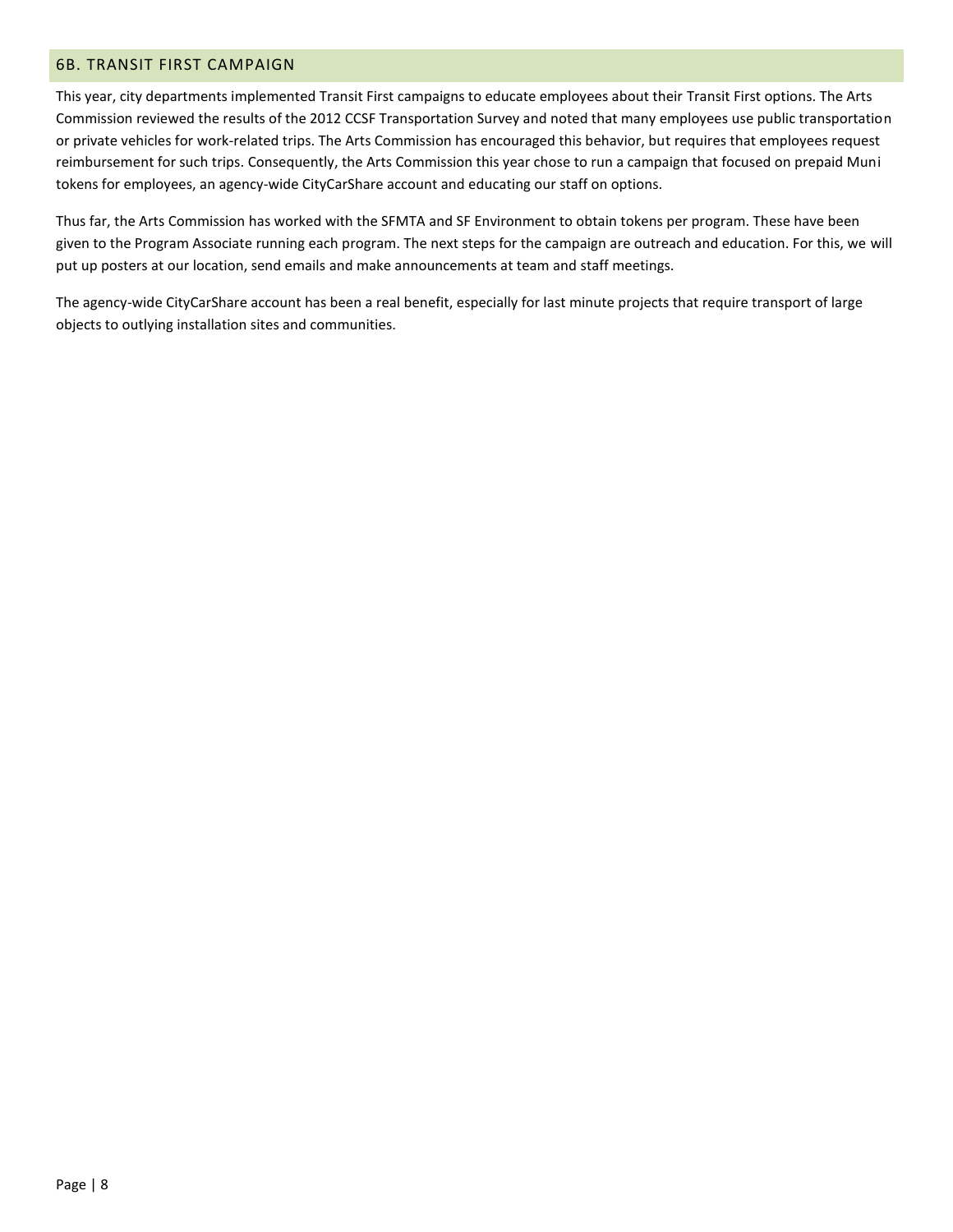#### **7. OTHER SUSTAINABLE PRACTICES**

#### <span id="page-10-0"></span>7A. ZERO WASTE

<span id="page-10-1"></span>The Office Manager for the Arts Commission is both the ZW Coordinator and the Climate Liaison. We have been working with SF Environment to complete this year's action items and find tangible solutions for the challenges at their locations. Although the Office Manager was unable to attend the annual workshop, we followed up to understand our role and responsibilities.

#### 7B. CARBON SEQUESTRATION / URBAN FOREST

<span id="page-10-2"></span>This section is not applicable to the Arts Commission

#### 7C. COMMUNITY WIDE IMPACT

<span id="page-10-3"></span>Our greatest community impact is through our Cultural Center tenants. We are working closely with them to educate and provide outreach to their constituencies around conservation efforts and ordinances.

#### 7D. RESILIENCY AND ADAPTATION

<span id="page-10-4"></span>This section is not applicable to the Arts Commission.

#### **8. REPORT SUMMARY AND DEPARTMENTAL CLIMATE ACTION GOALS**

<span id="page-10-5"></span>In conclusion, the Arts Commission is excited about its commitment to the environment, compliance with city ordinances, current projects regarding Cultural Center renovation, and future move to a new LEED certified building for our administrative staff. Once we have updated fixtures, HVAC systems and facilities, we will be much better positioned to set strategic conservation goals for ourselves and our Cultural Center tenants.

#### <span id="page-10-6"></span>**APPENDICES**

Appendix A.

HACTO Submission Form – FY 1314 – begins on next page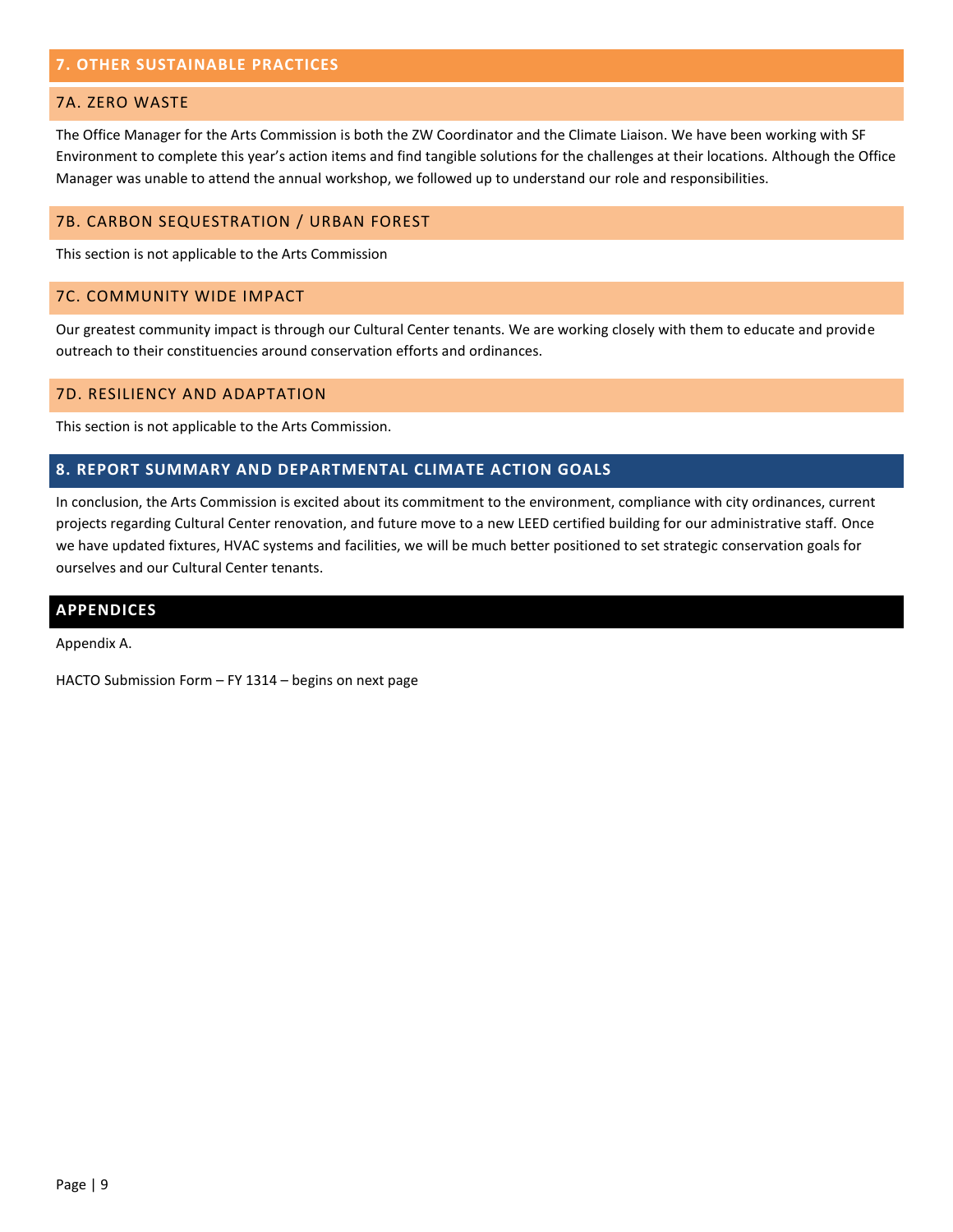# **Trickey, Anne (ART)**

**From:** Confirmation Message <no-reply@wufoo.com> **Sent:** Wednesday, January 22, 2014 2:36 PM To: Trickey, Anne **Subject:** HACTO Submission Forms 2013

Thank you for submitting your HACTO Plan.

The next step in the compliance process is to receive approval from your Department director. To do this, please forward this email to him/her. Your director must then send an email to HACTO@sfgov.org with "APPROVED" in the body of the email.

For resources on developing and implementing your Transit First plan, please be in touch with the CommuteSmart team at commutesmart@sfgov.org or go to the designated City employee page: www.sfenvironment.org/ccsfcommute

Thank you

# HACTO Submission Forms 2013

| Department *                                           | Arts Commission        |
|--------------------------------------------------------|------------------------|
| Name of Person<br><b>Preparing Report</b><br>$\star$   | Anne Trickey           |
| <b>Title of Person</b><br><b>Preparing Report</b><br>* | Office Manager         |
| <b>Email of Person</b><br>Preparing<br>Report *        | anne.trickey@sfgov.org |
| Name of<br><b>Department</b><br>Director *             | Tom DeCaigny           |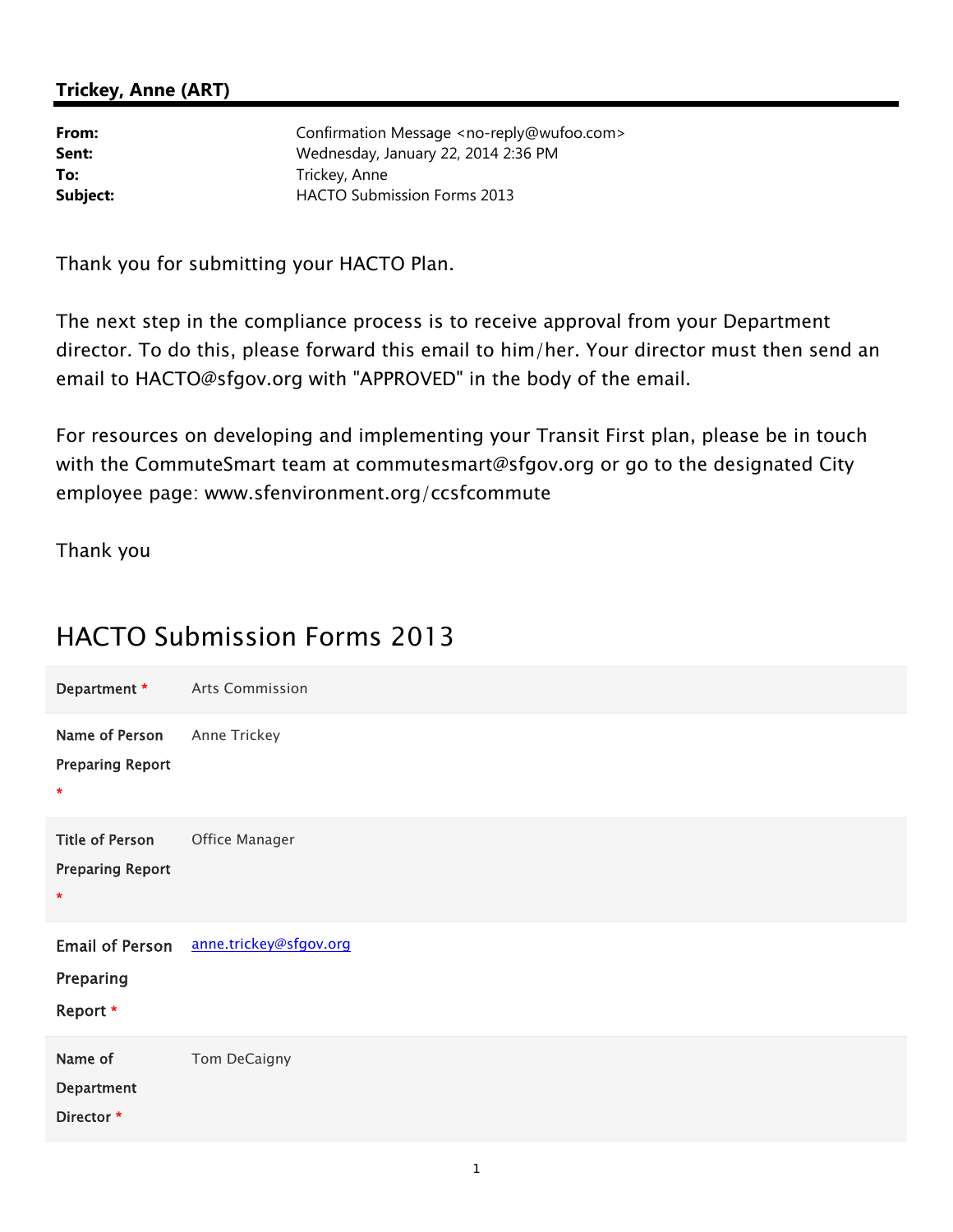**Acknowledgement**  $\,$  As the email noted, my department does not have any vehicles subject to HACTO.  $\,$ 

\*

| Does your<br>department<br>promote or plan<br>to promote<br>employees to use<br>public transit for<br>work-related<br>travel? * | Yes    |
|---------------------------------------------------------------------------------------------------------------------------------|--------|
| What resources<br>will your<br>department offer?<br>$\star$                                                                     | Tokens |

From looking at last year's HACTO Plan, please describe the successes and challenges of promoting transit for workrelated travel: \*

We have had success in signing more employees up for our departmental City Car Share account as well as getting employees trained to use the city's Vehicle Pool. This has been our model since September 2013.

There remain challenges for our staff who attend evening public meetings in neighborhoods with less transit options. It is difficult for staff to consider transit options where they have to come back to work after an evening meeting or head home from an evening meeting that extends after regular work hours. It is hard to rationalize a transit ride home that may take one hour or more for those living outside of the city, when using their personal vehicle to get home takes 30 minutes or less.

| Does your        | Υρς |
|------------------|-----|
| department offer |     |
| employees access |     |
| to bicycles for  |     |
| work-related     |     |
| travels? *       |     |
| Are they part of | Yes |
| the CityCycle    |     |

program? \*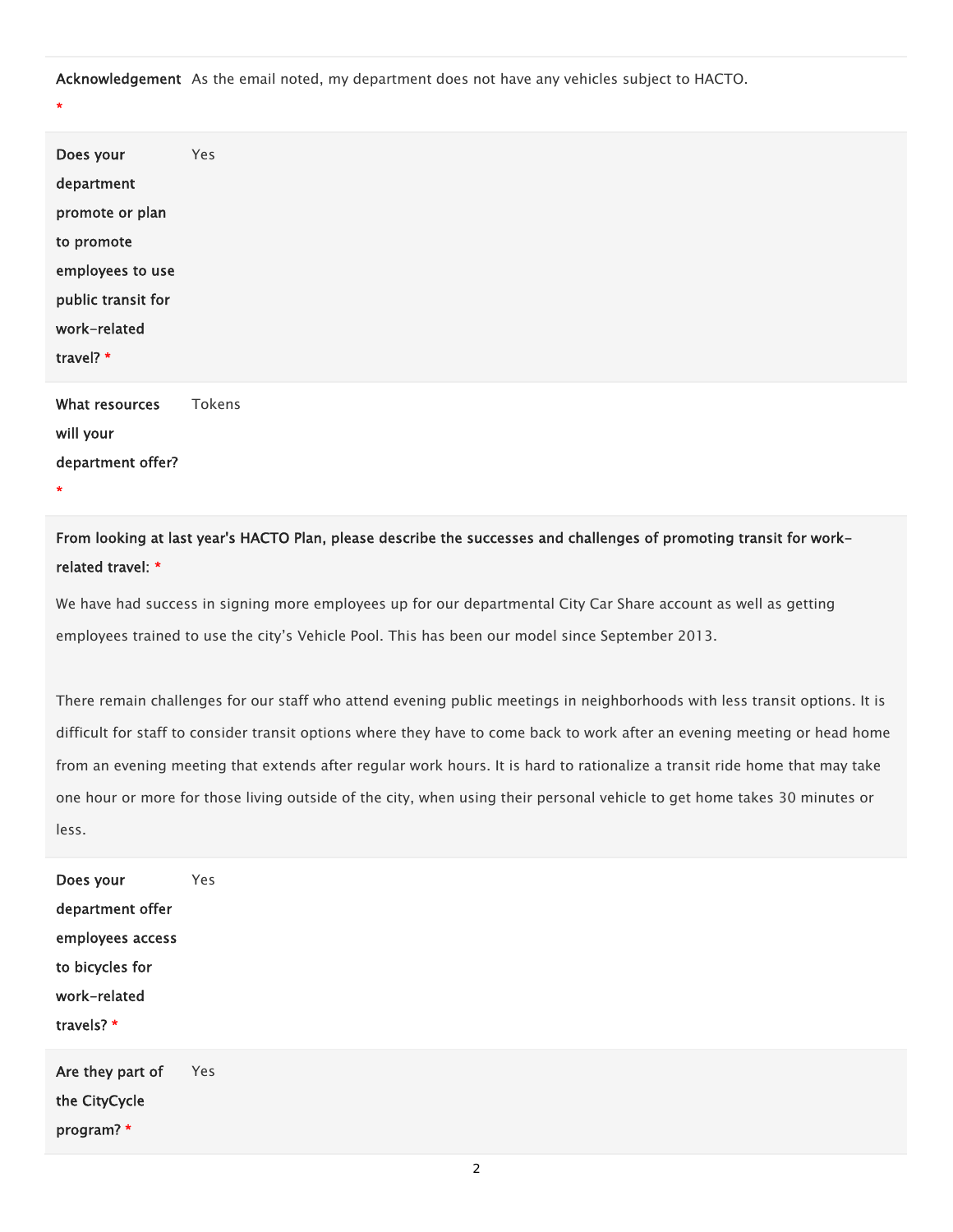| How many<br>bicycles are<br>available? *                                                                                                                     | 1                                                                                                                                                                                                                                                                                                                                                                                                                                                                                                                  |
|--------------------------------------------------------------------------------------------------------------------------------------------------------------|--------------------------------------------------------------------------------------------------------------------------------------------------------------------------------------------------------------------------------------------------------------------------------------------------------------------------------------------------------------------------------------------------------------------------------------------------------------------------------------------------------------------|
| How many<br>locations have<br>CityCycle bikes? *                                                                                                             | 1                                                                                                                                                                                                                                                                                                                                                                                                                                                                                                                  |
| From looking at<br>last year's HACTO<br>Plan, please<br>describe the<br>successes and<br>challenges of<br>promoting<br>bicycles for work-<br>related travel: | We have had success with one enthusiastic employee who got us enrolled in the CityCycle program and<br>uses the bike the most for work related transit. Her promotion of the program is regular and<br>enthusiastic.<br>It has been more difficult to get other staff to use the CityCycle, especially when they travel to far away<br>meeting areas such as SFO and need to transport materials back and forth from the worksite. Many<br>materials are larger and heavier than a basket or backpack could carry. |
| Does your<br>department<br>belong or have a<br>plan to belong to<br>a City vehicle pool<br>or car-sharing                                                    | Yes                                                                                                                                                                                                                                                                                                                                                                                                                                                                                                                |

travels? \*

program for work-related

From looking at last year's HACTO Plan, please describe the successes and challenges of promoting car-sharing for workrelated travel: \*

Since I came on as the Climate Liaison in September of 2013, we have signed up eight employees (21% of staff. At least three employees have taken the Vehicle Pool training. However, the vehicle pool training is more difficult to complete since it requires a follow-up training, making it a total of two hours and two different days before an employee is certified. Again, it's harder for employees who attend evening meetings to sign-up since they cannot go right home afterwards if using City Car Share. One, the city does not pay for home commutes and two, City Car Share does not allow drop-offs at locations different than pick-ups. The Vehicle Pool does allow for some overnights, but that requires special approval.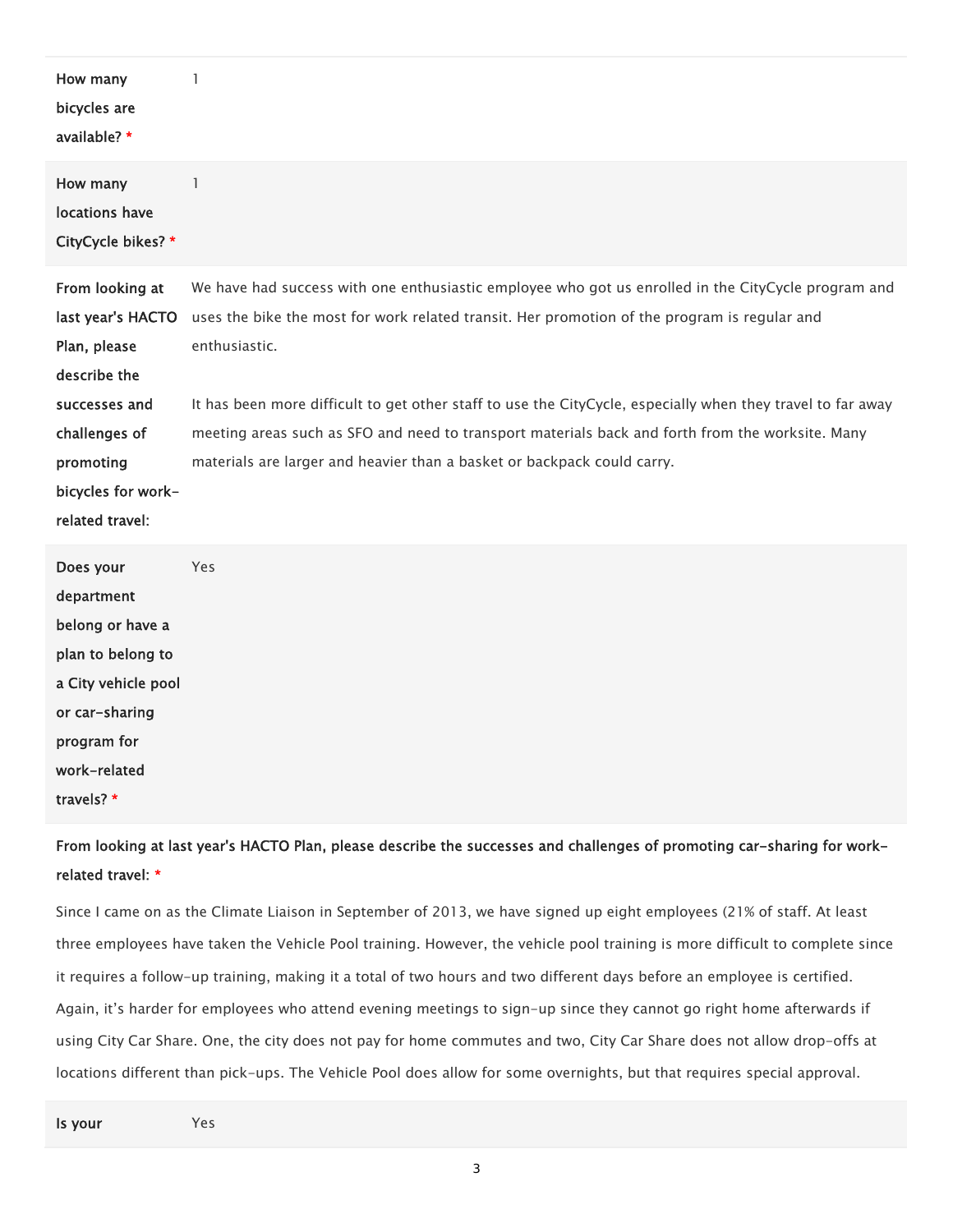| department able<br>or have plans to<br>host a tele-<br>conference call? *                                                                                |                                                                                                                                                                                                                                                                                                                                                                                                                                |
|----------------------------------------------------------------------------------------------------------------------------------------------------------|--------------------------------------------------------------------------------------------------------------------------------------------------------------------------------------------------------------------------------------------------------------------------------------------------------------------------------------------------------------------------------------------------------------------------------|
| Is your<br>department able<br>or have plans be<br>able to host a<br>video-conference<br>call? *                                                          | No                                                                                                                                                                                                                                                                                                                                                                                                                             |
| What are the<br>reasons for not<br>encouraging or<br>planning to<br>encourage<br>employees to use<br>tele-conferencing<br>or video-<br>conferencing? *   | We currently do not have the technological capabilities, however we do have a google account which<br>would allow for video-conferencing if the other participants also had google accounts.                                                                                                                                                                                                                                   |
| Please use this<br>space to describe<br>in greater detail<br>all of your<br>department's<br>Transit-First<br>programs related<br>to at work travel:<br>× | We don't currently have the technological capability outside of using google accounts to allow for<br>video-conferencing. It is also difficult to get permission from CCSF for tele-conferencing. That<br>application is a 58 page document that requires employees who telecommute to have ergonomic office<br>set-ups and DTIS support for remote access.<br>http://www.sfdhr.org/modules/showdocument.aspx?documentid=17168 |
| Does your<br>department<br>promote or have<br>plans to promote<br>the use of public<br>transit for                                                       | Yes                                                                                                                                                                                                                                                                                                                                                                                                                            |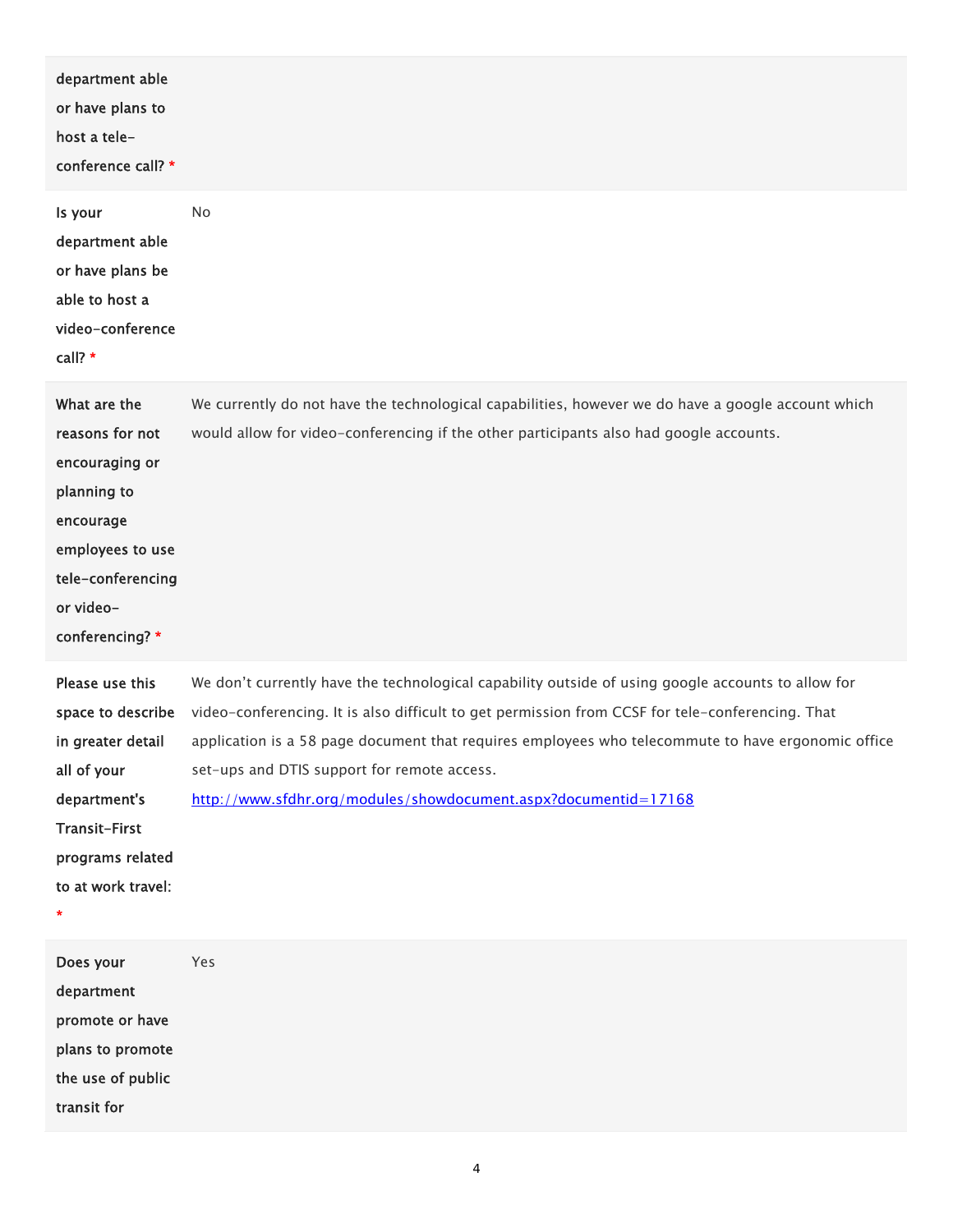| commuting<br>to/from work? *                                                                                        |                                                                                                                                                                                                                                         |
|---------------------------------------------------------------------------------------------------------------------|-----------------------------------------------------------------------------------------------------------------------------------------------------------------------------------------------------------------------------------------|
| How will you<br>promote public<br>transit? *                                                                        | Encourage participation in the Pre-Tax Commuter Benefits program                                                                                                                                                                        |
| Does your<br>department<br>promote or plan<br>to promote the<br>use of bicycles for<br>commuting<br>to/from work? * | Yes                                                                                                                                                                                                                                     |
| How will you<br>promote bicycle<br>commuting? *                                                                     | Provide indoor/safe bike storage                                                                                                                                                                                                        |
| These bicycle-<br>friendly resources<br>are available at: *                                                         | My department only has one location                                                                                                                                                                                                     |
| Does your<br>department plan<br>to promote the<br>use of ridesharing<br>for commuting<br>to/from work? *            | Yes                                                                                                                                                                                                                                     |
| How will you<br>promote<br>ridesharing? *                                                                           | Encourage registration in the 511-matching program                                                                                                                                                                                      |
| From looking at<br>last year's HACTO<br>Plan, please<br>describe the<br>successes and<br>challenges of              | Many people already bike or take public transit. For those that feel they need their own personal<br>vehicle, many have evening or multiple off-site meetings during the day, which makes it more difficult<br>to plan for ridesharing. |